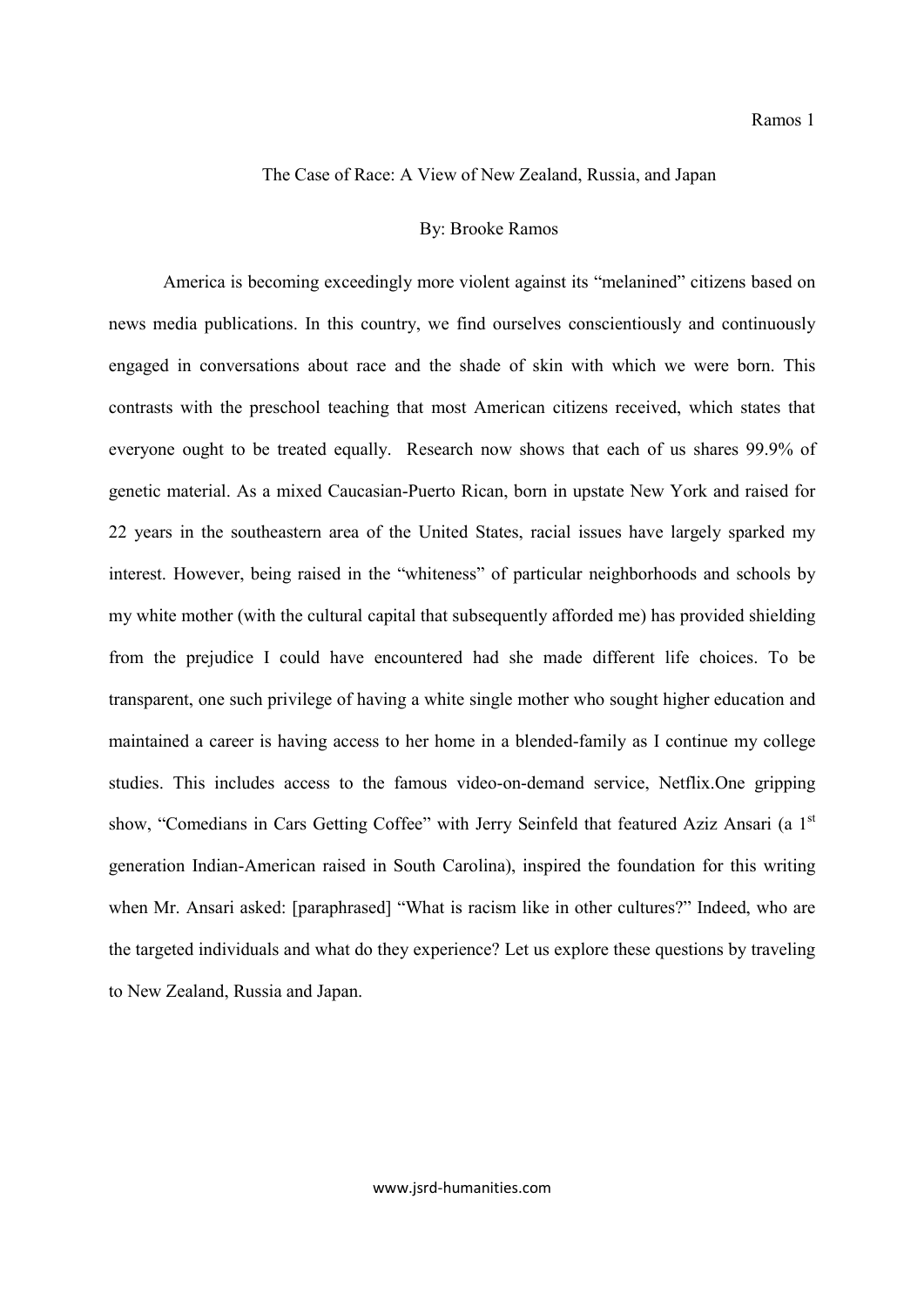## Experience of Racism in New Zealand

Images of majestic cliffs, sparkling beaches, and trees ripe with luscious kiwi fruits sprinkle the imagination when New Zealand is mentioned. Truly, the locals are as diverse as their ecosystem, but conversely, less loved in the homeland. Movie director of *Thor: Ragnarok*, Taika Waititi, called his country "racist as f\*\*\*" in an interview not long ago in April of 2018, near the time of this writing (NZ Herald, "Taika Calls Racist"). What brought him to raise such charges against this beautiful nation? Many of the New Zealand "Kiwis" are made up of European, indigenous Maori, and Polynesian descendants. As in most countries afflicted with racism, those most closely related to "Euro-whiteness" are posited to cast racial slurs upon the unwanted minority. In this case, minority status belongs to the indigenous and Polynesian populations. Being part-Polynesian descended, Waititi acknowledged in his interview that most Kiwis profile a person that appears Asian and those of this appearance receive no hard-earned accolades for their accomplishments, thusly labeled (NZ Herald, "Taika Calls Racist"). Another native of Polynesian descent and the interview's host, Ruban Nielsen, from the beloved band Unknown Mortal Orchestra, mentioned his transition to America was easy because no one could pinpoint his ethnicity. However, upon return to his country (despite his accomplishments overseas) he was met with, ''Yeah, but you're still Polynesian, so…'' (Denney, "A Conversation. Culture  $\&$  Growing Up").

As of 2017, New Zealand's Human Rights Commission has received over 3000 complaints of racism in the last decade from its population of about 4.7 million, similar in size to the state of Louisiana (Miller, "How Racist in New Zealand"). Most of these issues have arisen in the workplace. Interestingly, much of the slinging has been cast towards Asians and Whites,

www.jsrd-humanities.com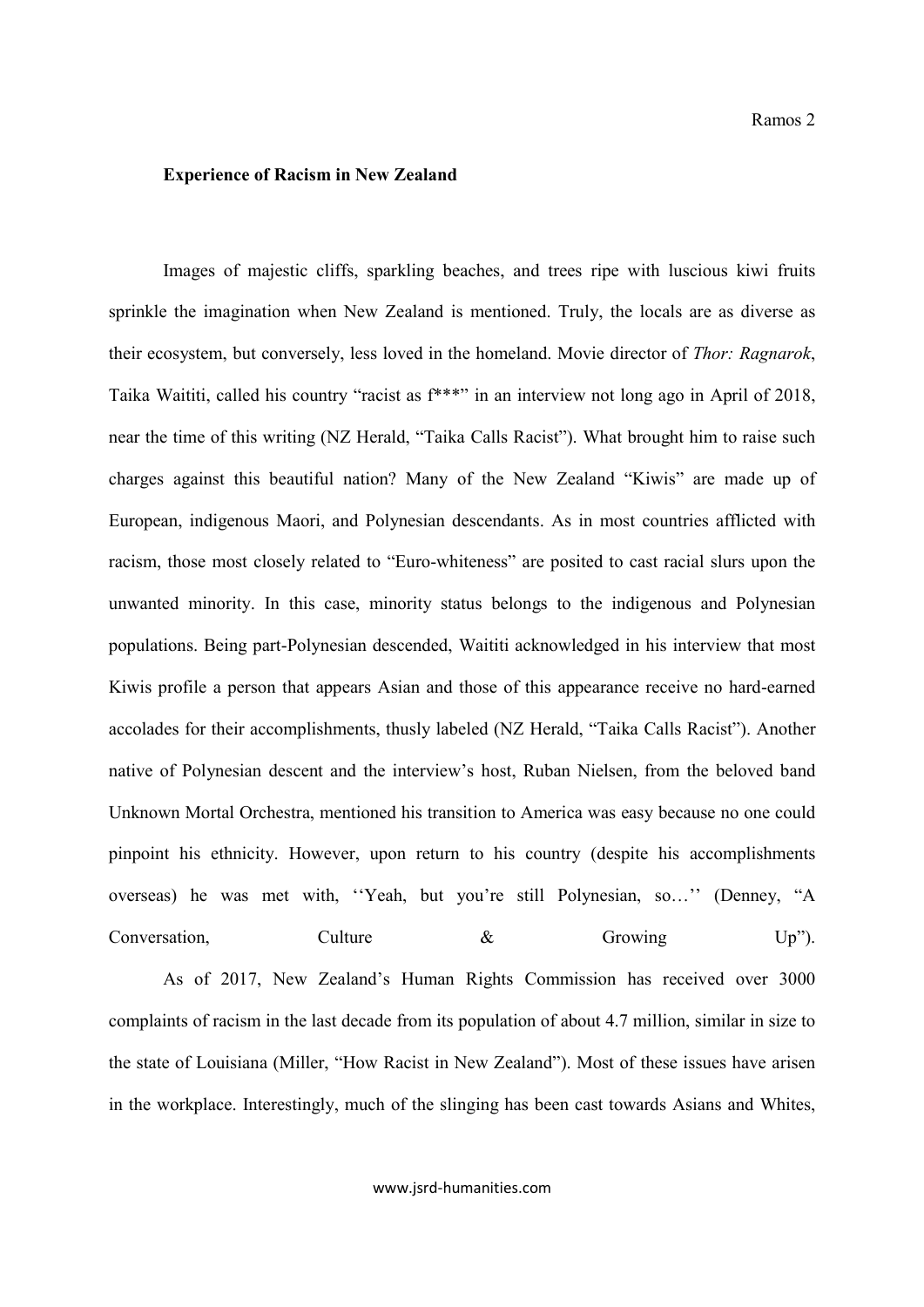both numbering near 600 complaints (Miller, "How Racist in New Zealand"). Labour MP Carmel Sepuloni of New Zealand explains that "racism comes… from a few different angles" if you are of mixed descent (Miller, "How Racist in New Zealand"). Acknowledging the indigenous Maori angle, overt profiling and institutional racism is evident. One writer for E-Tangata (an online Maori publication) delineates a time her son was profiled during a late-night search for a friend's house in a wealthy area: "A local rapped on their car window and screamed: 'You robbed my house!'" (Maniapoto, "Racism Few See"). This has happened to her own family, and many like hers, countless times. Beyond this, white kids have been known to receive "slaps on the wrist" for felonies, whereas Maori equivalents have historically received law-ofthe-letter punishment (Maniapoto, "Racism Few See"). In response to these issues, Race Relations Commissioner, Dame Susan Devoy, launched "That's Us" in 2016, a campaign and website for people who have experienced racism to share their stories ("That's Us Launches"). Director Waititi also filmed a satirical advert for the NZ Human Rights Commission last summer, calling all Kiwis to support racism so that it can survive (NZ Herald, "Taika Calls Racist"). As these retorts are fresh, only time will tell if they have promoted the desired effects of bringing this nation of multiple communities together as one.

#### Experience of Racism in Russia

Classic Russia evokes connotations of symphonic music, traditional Russian dancing to the likeness of that in "The Nutcracker", beef stroganoff, as well as historical references to the Cold War and Stalin's despotism. These are common conceptions of what Russia represents on a global scale, from the view of a young American. However, like New Zealand and America herself, Russia struggles with ethno-prejudices and racism. This country reformed in the early 90s, ascending from socialist dissolution to democratic ideals. During this early time, many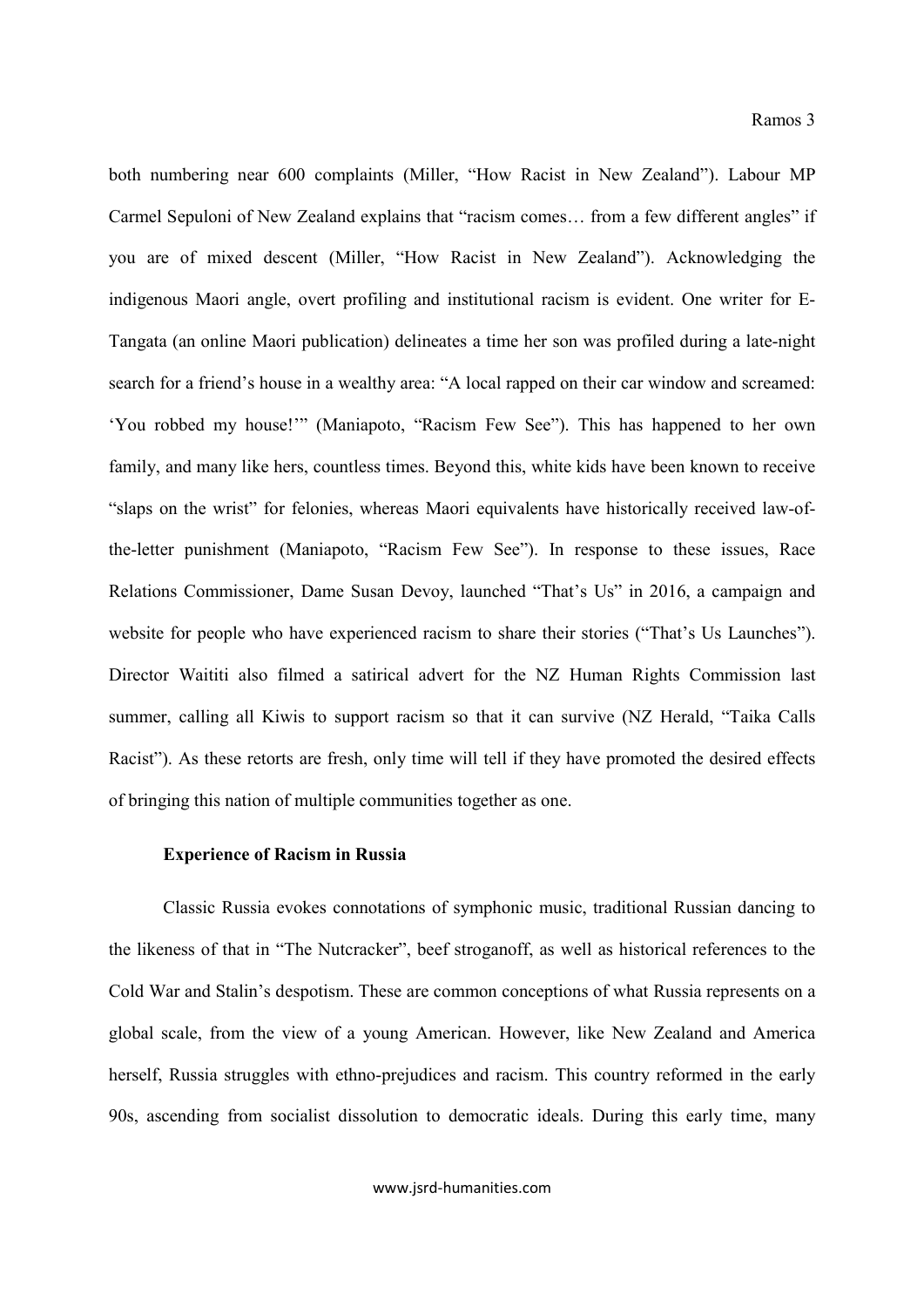people related to "Eurasianism" which acknowledges Russia's singular identity as both a European and Asian nation, comprised of many ethnicities (Shlapentokh 531). In colloquial terms, this could be likened to the temporary joy and spirit of cooperation a couple might feel after coming back together soon after a breakup, before the inevitable disagreements resurface. However, after the 2000s, Russian socio-political views of ethnicity and nativism quickly fragmented to support political rhetoric and institutionalized social policies (Shlapentokh 531 &Iarskaia).

The group which lays claim to policy-making and "native" status is anyone of Slavic origin. As V.N. Iarskaia notes, anyone who claims this status has been regarded as deserving greater rights in a territory than other nationalities, those of which interpret this practice as violating civil rights (27). The "native group" openly oppose and discriminate against ethnic groups of Asian, Caucasian (of the Caucasus region), and Latin descent using ethnic stereotypes like, "Caucasian ethnic gangs regularly do violence against other military servicemen" (Iarskaia 25). Iarskaiadiscusses that in European countries it is considered improper to acknowledge ethnonational origins when laws are broken, "whereas many journalists in [Russia] place special emphasis on ethnicity" and these demarcations result in a direct "hostility toward people of other nationalities" (24). Furthermore, sensitivity to minorities' provocation of society has increased nationalist bias 24% since 2004 (Iarskaia 24). Similar to this writer's Sociology anthology, *Race, Gender, Sexuality, and Social Class*, edited by Susan Ferguson, when "white" American men and women faced insecurity due to economic upheaval in the mid-90s caused by the decisions of corporations and capitalists, they "drew on a long tradition of racial rhetoric, blaming immigrants and Blacks" for their problems (114).

www.jsrd-humanities.com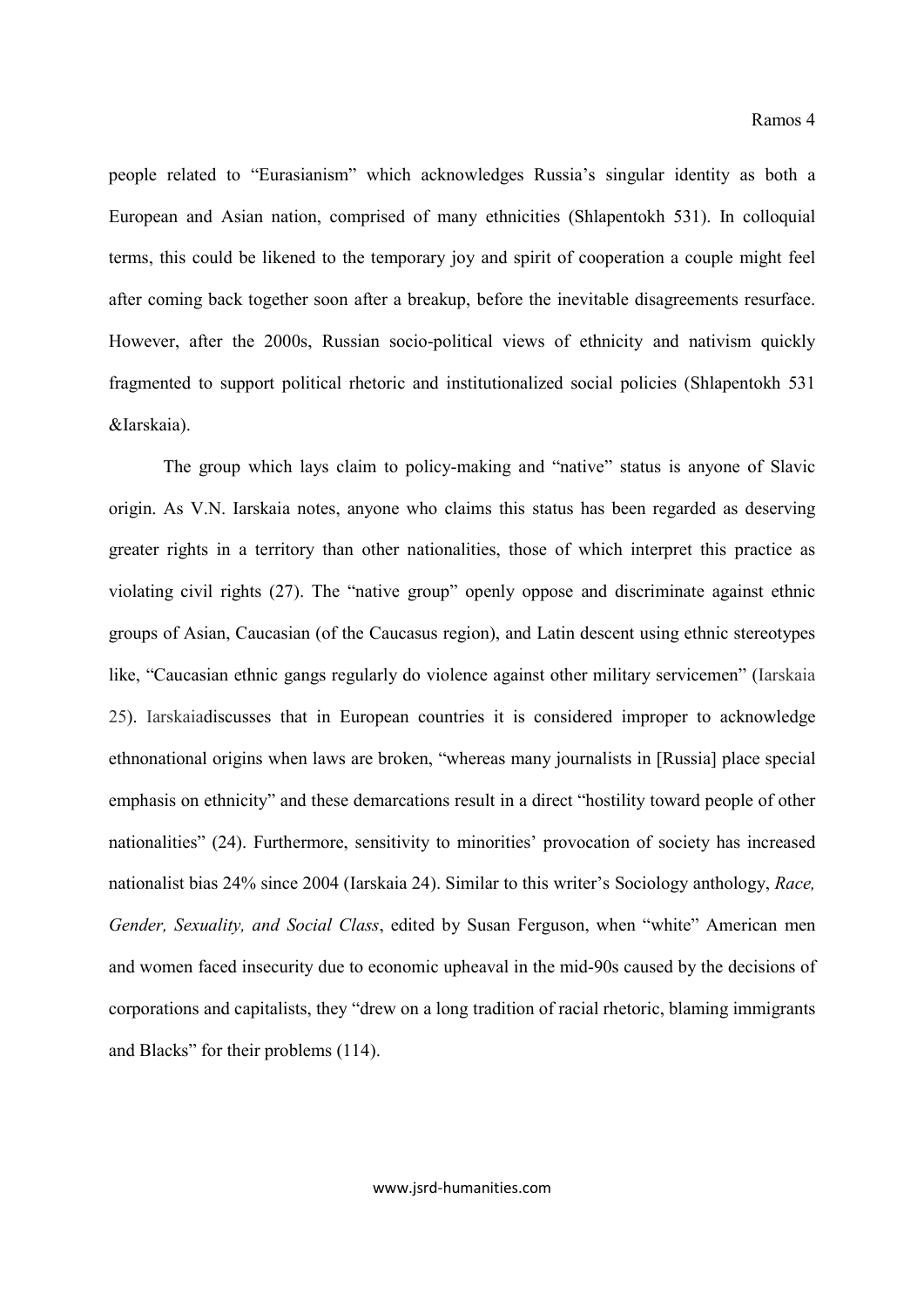Iraskaia paints a picture that the ethnic discourse is continuously reinforced on the levels of military, academia, politics, and media. Though her paper was written in 2012, a more contemporary example from sports media arose this May of 2018 in the face of the looming World Cup. Reports from NBC News state that racist and anti-gay slurs have risen to 19 incidents from 2 and 10 accounts in the last respective seasons (NBCNews.com). A Nigerian Russian-born player commented that this could be a psychological tactic to unnerve the opposition, but the Fare Network holds that racial chants have increased due to the lack of ease in policing them (NBCNews.com). There has also been an increase in the use of coded messages utilizing symbols such as runes to signal other far right extremists in banners and visual displays (NBCNews.com). Congruent with American racial ideology "migrants… [become] a potent symbol of all the evils of post-Soviet society—the collapse of the empire, social polarisation and rising crime" (Shlapentokh 531). So far, the themes of vulnerable racial purity, increased concern over criminal activity, and economic worries plague both New Zealand and Russia. Has Japan crafted a similar form of human segregation patterns?

#### Experience of Racism in Japan

Indeed, the beloved sushi innovators have created organizational parameters to segregate and exploit various groups of people over time. Japan is another beautiful island-country, one that teems with ecological and gustatory life for citizens and travelers alike. It has been featured on countless travel shows on American cable stations and headlined in textbooks on World War II. Some of these stereotypical observations of Japanese culture have informed racial profiling on its own soil. There is a group which has been marginalized for many years called the Burakumin, not unlike the Indian "Untouchables" caste (Ferguson 19). They have been historically attributed jobs like meat processing and funeral operation with which the Tokugawa caste system "codified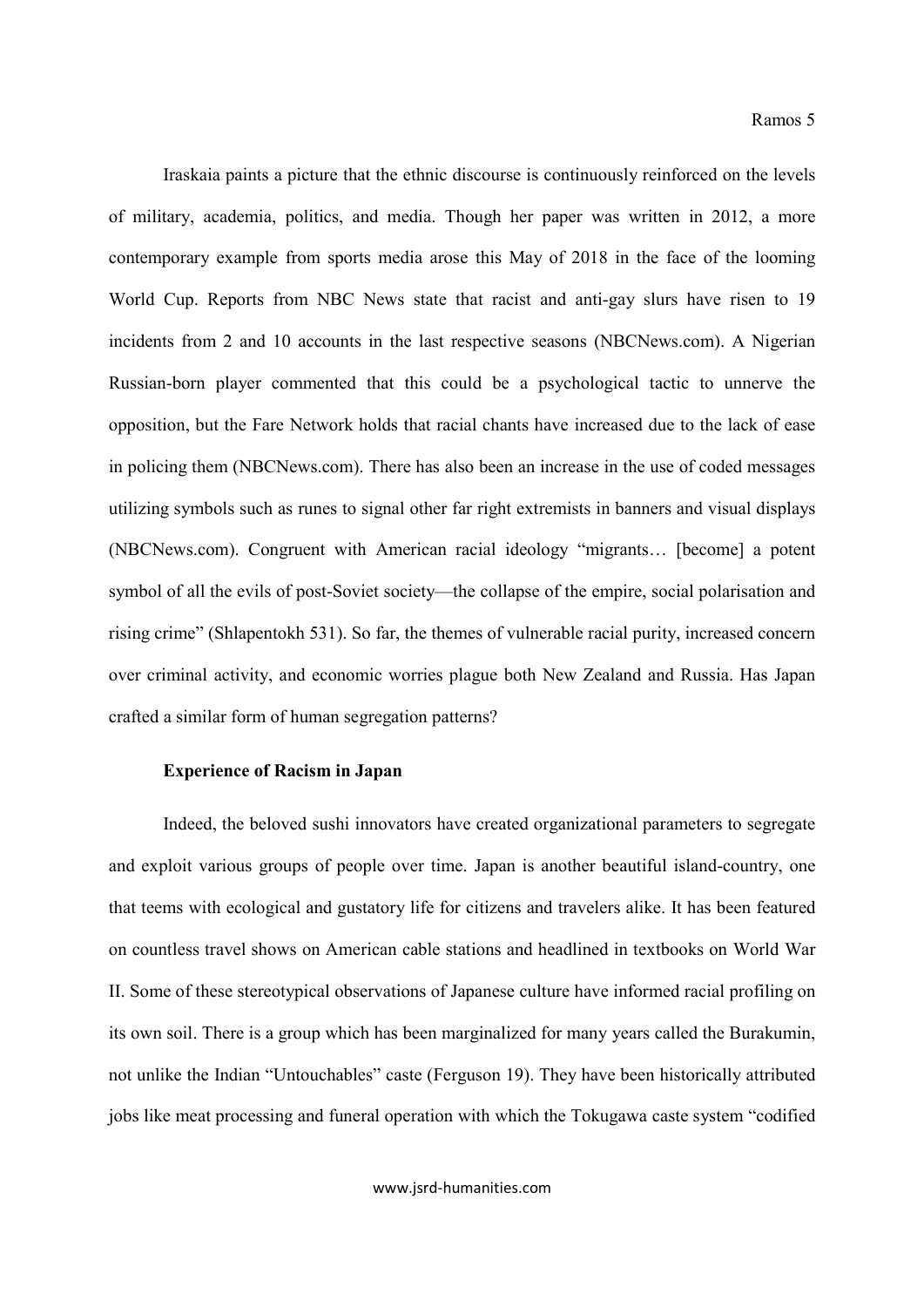entrenched cultural ideas of defilement that stretch back centuries" (Hankins 162). This is the class that has been "prepping" some of the fish so many foreigners enjoy in Japanese sushi. Both Ferguson's anthology and Joseph Hankin's review of Amos' *Embodying Difference: The Making of Burakumin in Modern Japan* acknowledge that there are no "…inherent characteristics that define them as Burakumin…" thus, natives and foreigners alike may encounter difficulty attempting to separate a Buraku from a crowd. Although Richard Werly notes in his article "The Burakumin, Japan's Invisible Caste" that legislation has long since included this caste in the same citizenship ranking as other Japanese nationals, discrimination persists at economic and structural levels. It is believed association with a Buraku can bring bad luck and some are turned away from business and housing options (Werly, "Invisible Caste"). Caste-affiliated politicians also avoid this labeling to enhance social standing (Werly, "Invisible Caste"). Fortunately for this Japanese group, they can stand with other natives united by ethnicity and law, but their mixed-race compatriots are not so lucky.

Contemporary racism persists in varying manners among racially/ethnically "pure" Japanese and mixed-race Japanese. Ideas about racial purity stemmed from an isolationist policy which afforded the Japanese government to claim a separate identity that needed to be fostered and protected (Walters 3). However, in the mid-1800s, Japan became slightly more inclusive to Western society for the first time after opening its doors to the outside world, effectively ending closed-door Sakoku policy (Walters 4). Since closed-country policies could no longer conserve Japanese heritage in the face of novel globalist ideals, the country opted for a dreamy nationalistic ideology of "Nihonjinron", an in-group-out-group marker of the authentically Japanese versus all foreigners (Walters 5). Since immigration laws and policies have fluctuated over the years, contemporary youth raised in bi-racial homes (along with their parents) find

www.jsrd-humanities.com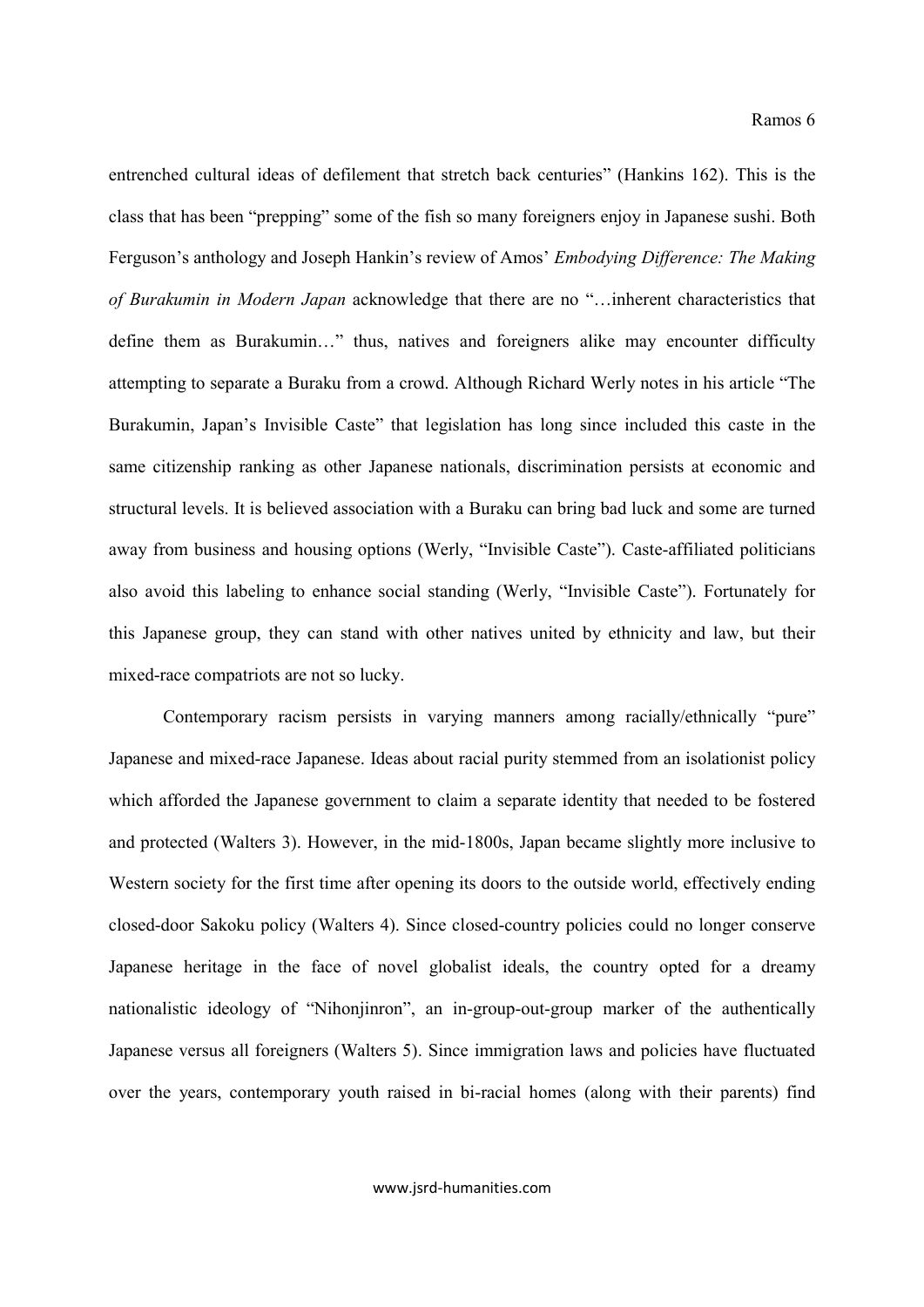themselves increasingly discriminated against for the actions of lawmakers who came before them. Although one might be considered ethnically and racially "Nihonjinron" on paper through the Japanese koseki family documentation system, one's foreign parent may not belong. Consequently, that parent would be denied legal rights in such dire circumstances as deportation or as in the necessity to establish minority rights for their multiracial child (Walters 14).

Many even find their phenotypic differences exploited to uphold the Nihonjinron ideal. As Kyle Walters, a mixed Caucasian-Korean Japanese national notes, having multiracial celebrities featured in media protects the Japanese ideal of the wellbeing of the unit- "groupism" (Walters 11). This practice in highlighting those who differ from Nihonjinron in media outlets affords mixed-race individuals no more agency to "change the status quo" for what would seem to an American as the glorification of phenotypic differences (Walters 12). In fact, "speaking fluent Japanese and presenting the differences of Japan and the rest of the world makes white-Japanese biracial individuals perfect candidates to endorse the concept of Nihonjinron towards the younger audience who have been conditioned to like Caucasians, as well as broadcast a safe image to the older generations who might feel uncomfortable with foreigners" (Walters 17). Thus, the Japanese media has been using multiracial individuals as poster children for "what not to be" in Japanese society as an effort to uphold durable Japanese ethnicity within its population.

### **Conclusion**

America also seems to practice its individual form of isolationist Sakoku by manner of ignorance and sensationalism about discrimination on "American soil". Its own media outlets have portrayed this society as having a problem with prejudice, especially for its former use of slaves to build the country. After reviewing the "case of race" from multiple loci on this planet, it is more evident that racism is not an American problem. It is a human problem. One, which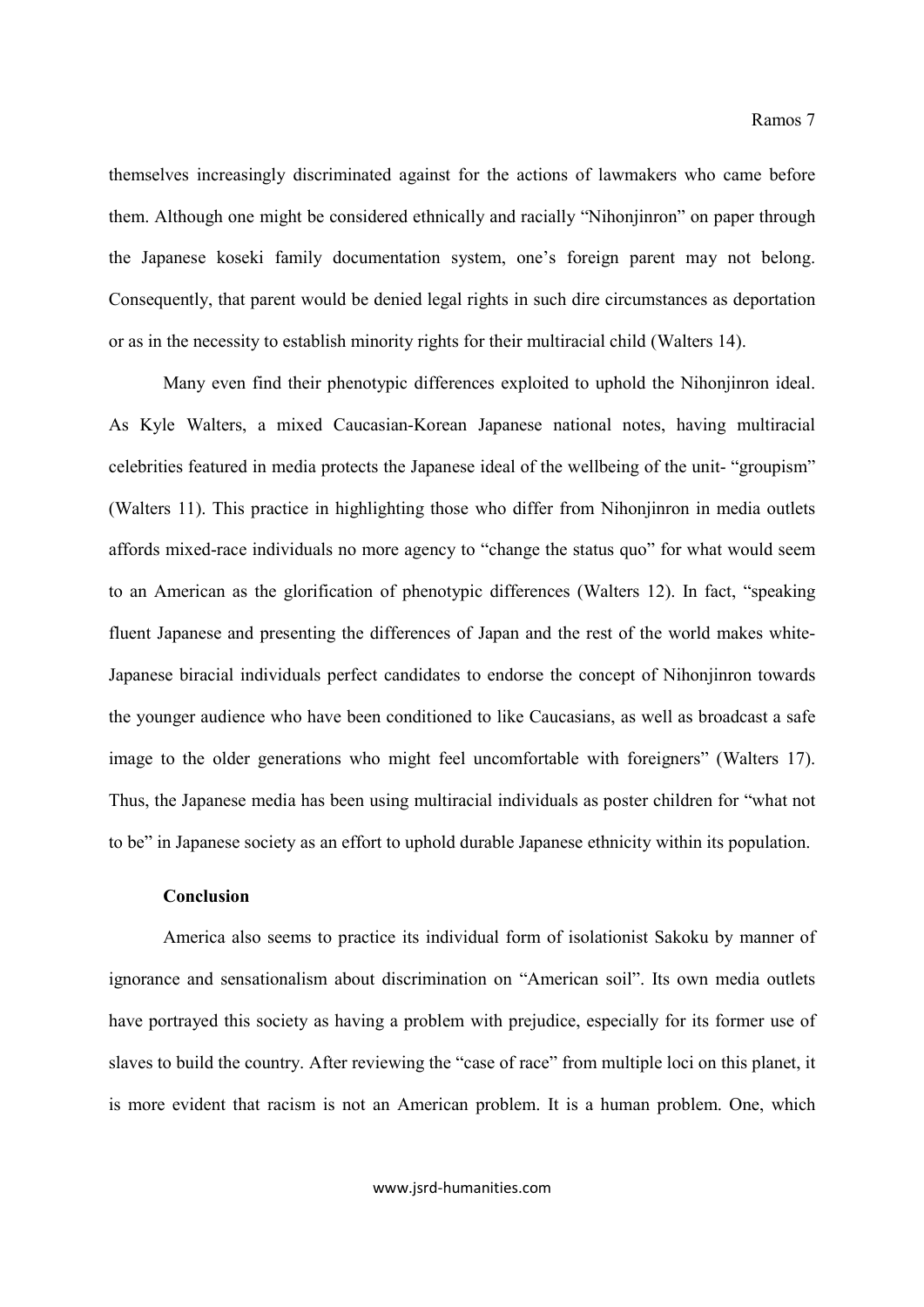viewed objectively, begs the question: How could the preschool message of kindness and sharing become distorted to the effect that now, as adults, many policymakers, media writers, and local citizens alike have downgraded moral standards to that of tribalist protectionism? To define those who pose a threat before a real act of aggression in the civilized world mirrors the primal necessity of indigenous societies that prepare for tribal war. One hopes that global civilization has moved beyond these war-game tactics to reach for an inclusive, ideal society. Among others with the same-spirited message, civilization may apply the perspective of one harbinger of civil peace, Ghandi, who is quoted as having said, "The true measure of any society can be found in how it treats its most vulnerable members".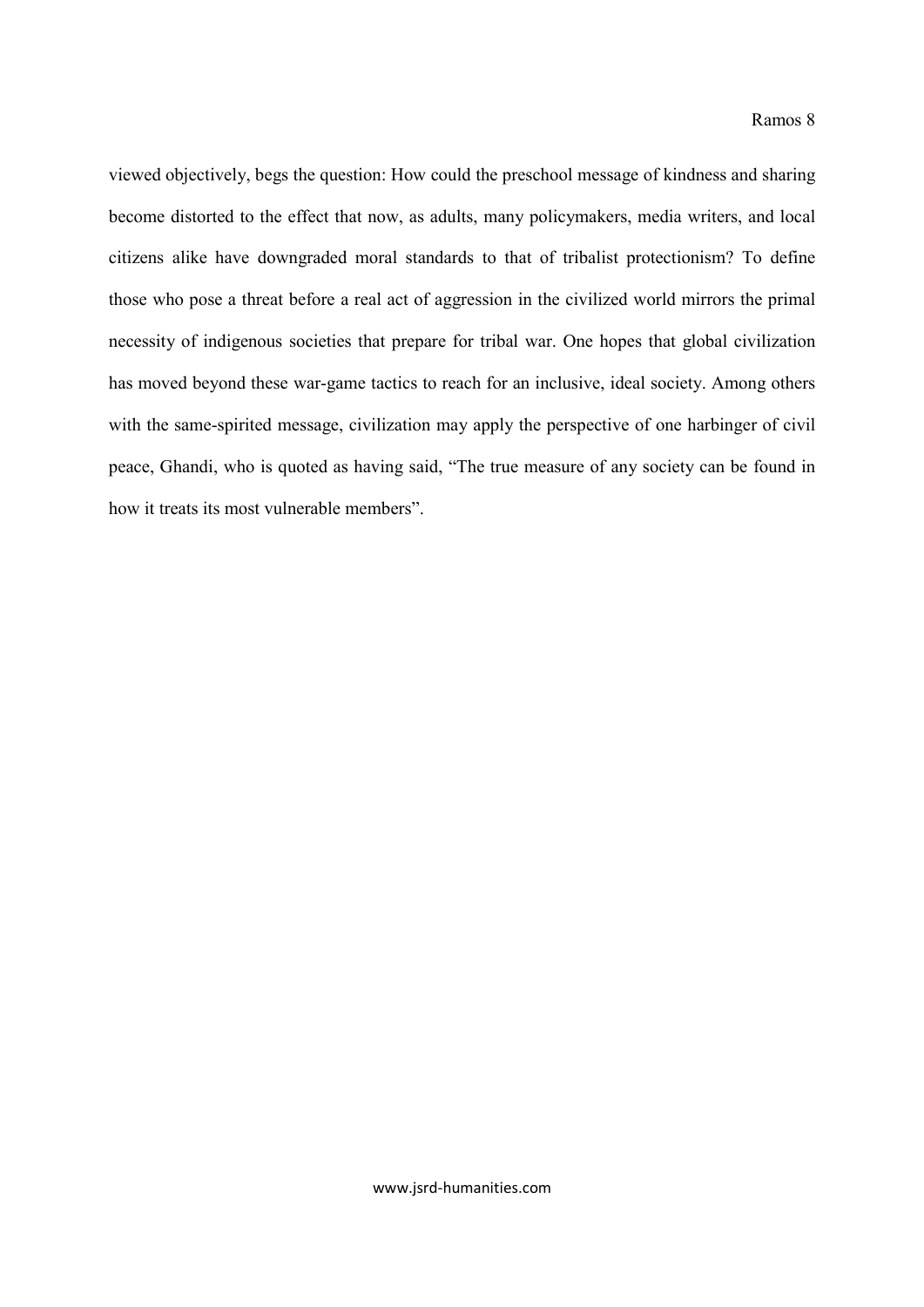### Works Cited

- Associated Press. "Anti-Gay, Racist Chants on Rise in Russia Ahead of World Cup." *NBCNews.com*, NBCUniversal News Group, 30 May 2018, www.nbcnews.com/feature/nbc-out/anti-gay-racist-chants-rise-russia-ahead-world-cupn878521.
- Denney, Alex. "A Conversation about NZ Culture & Growing up Polynesian." *Dazed*, Dazed Digital, 5 Apr. 2018, www.dazeddigital.com/music/article/39590/1/unknown-mortalorchestra-ruban-nielson-taika-waititi-interview.
- Ferguson, Susan J. "The Social Construction and Institutionalization of Gender and Race." *Race, Gender, Sexuality, and Social Class: Dimensions of Inequality and Identity*, 2nd ed., SAGE Publications, Inc., 2016, p. 114.
- Hankins, Joseph. "Embodying Difference: The Making of Burakumin in Modern Japan." *Asian Anthropology*, vol. 11, 2012, pp. 162–165. *NC Live*, EBSCOHost, web.b.ebscohost.com.lrcproxy.abtech.edu/ehost/pdfviewer/pdfviewer?vid=4&sid=5599e2a4-88f7-4e95-a0ee-

3d6f7defca17@sessionmgr120.

- Iarskaia, V. N. "My Tongue Is My Enemy." *Sociological Research*, vol. 51, no. 6, 2012, pp. 23– 36. *NC Live*, EBSCOHost, doi:10.2753/SOR1061-0154510603.
- Maniapoto, Moana. "The Racism That Too Few of the Privileged Can See E-Tangata." *E-Tangata - A Māori and Pasifika Sunday Magazine*, 21 May 2016, etangata.co.nz/comment-and-analysis/the-racism-that-too-few-of-the-privileged-can-see/.